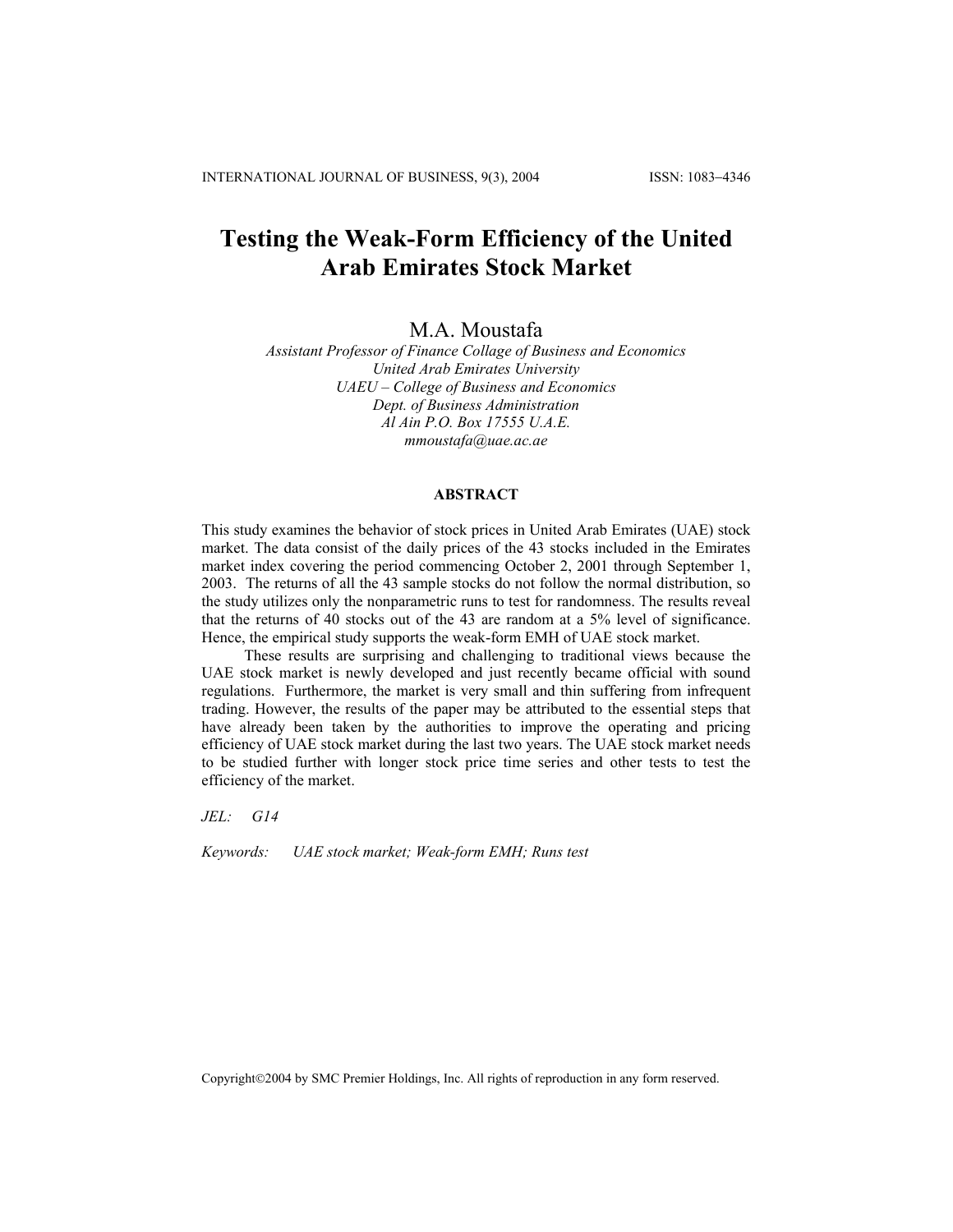### **I. INTRODUCTION**

The Efficient Market Hypothesis (EMH) assumes that stock prices adjust rapidly to the arrival of new information, and thus, current prices fully reflect all available information. Fama (1970) formalized the theory, organized the empirical evidence, and divided the EMH into three subhypotheses depending on the information set involved.<sup>1</sup>

The weak-form EMH states that current stock prices fully reflect all historical market information such as: prices, trading volumes, and any market oriented information. The semistrong-form EMH asserts that prices fully reflect not only the historical information but also all public information including non-market information, such as earning and dividend announcements, economic and political news. Finally the strong-form EMH contends that stock prices reflect all information from historical, public, and private sources, so that no one investor can realize abnormal rate of return.

Stock market efficiency is an important concept, both in terms of an understanding of the working of stock markets and in their performance and contribution of the development of a country's economy. If the stock market is efficient, the prices will represent the intrinsic values of the stocks and in turn, the scarce savings will be optimally allocated to productive investments in a way that benefits both individual investors and the country economy (Copeland and Weston, 1988).

The EMH has very important implications for both investors and authorities. Assuming the EMH holds, investors should doubt the strategy "beat-the-market" and adopt the strategy "hold-the-market." The authorities on their part, should believe that the best policy is to reduce market interventions to the minimum level.

This study aims at testing the weak-form EMH in the United Arab Emirates (UAE) stock market. The study is organized in four sections as follows: Section II addresses the random walk model as the most commonly used model to test the weakform EMH; Section III describes the UAE stock market; Section IV presents the data and methodology; and Section V reports the empirical results and suggests some useful conclusions.

## **II. THE RANDOM WALK MODEL (RWM)**

The statement that prices, in an efficient market, "fully reflect" available information conveys the general idea of what is meant by market efficiency. However this statement is too general to be tested, encountering a need to develop mathematical models of market equilibrium that would be used in testing market efficiency (Fama,1965). The RWM is one of those models; it assumes that successive price changes are independent and identically distributed random variables, so that future price changes cannot be predicted from historical price changes. Hence, the RWM has some testable implications for the weak-form EMH.

The RWM and the weak-form EMH were tested heavily and frequently in both developed and developing countries. There are several comprehensive reviews of the empirical evidence such as: Fama (1970); Granger (1975); Hawawini (1984); Fama, (1991); and Lo (1997).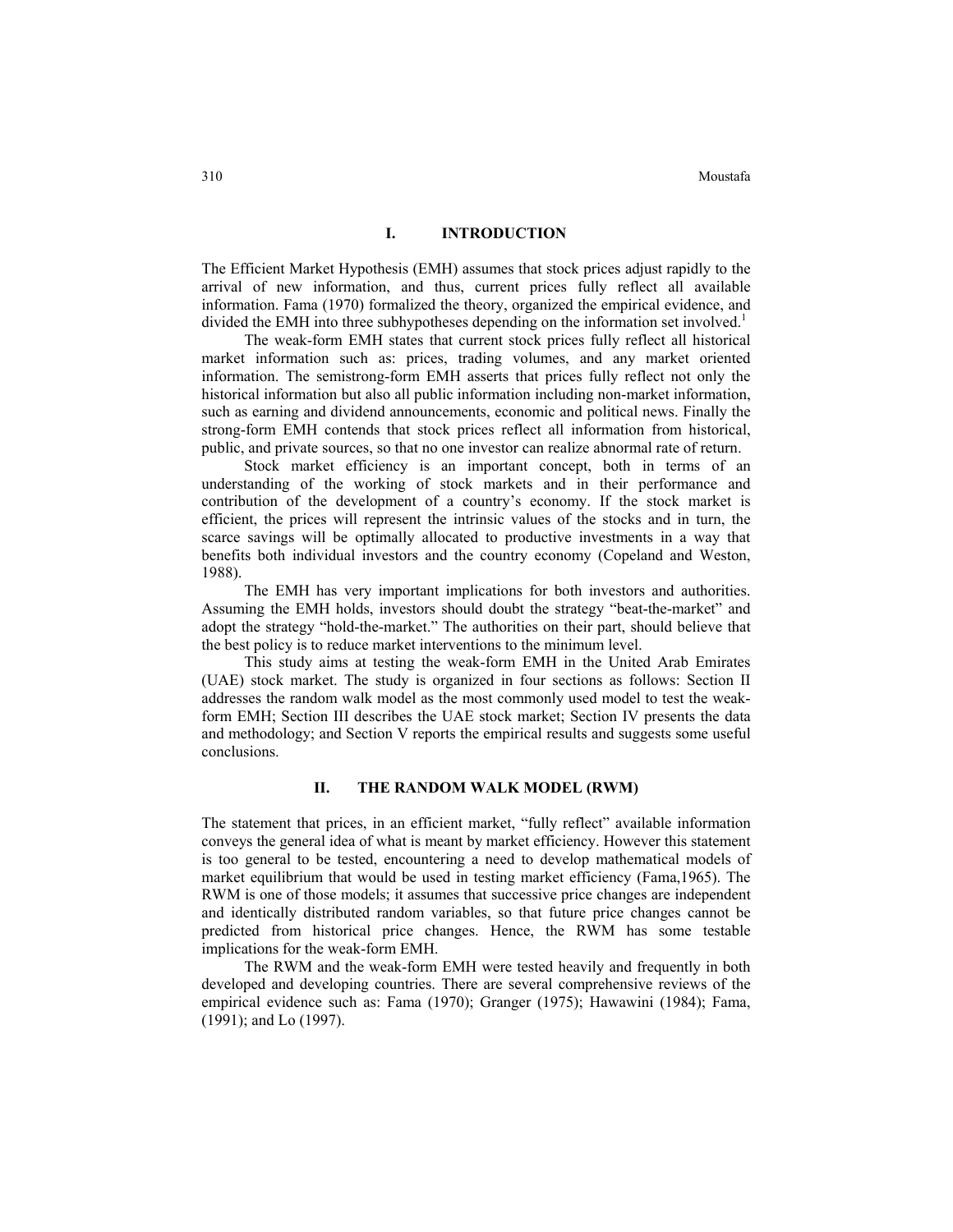In addition to the many articles that had tested specific stock markets individually, there are some studies that had also compared the efficiency of several stock markets. For example, Solink (1973) studied 234 stocks from eight European stock markets; Ang and Pohlman (1978) studied 54 stocks from five Far Eastern stock markets; Cooper (1982) examined 50 stock markets scattered throughout the world; Errunza and Losq (1985) investigated the behavior of stock prices for nine of well established and newly emerging LDC (less developed countries) securities markets; Urrutia (1995) tested the RWM in four Latin American emerging equity markets, Huang (1995) studied the stock markets of nine Asian countries; and finally Dahel and Laabas (1999) examined the efficiency of four GCC (Gulf Cooperation Council).

Through the 1960s and 1970s, the weak-form EMH was strongly supported by evidence from US and UK markets. The conclusions were less clear for other countries' stock markets. However, in the 1980s and 1990s, supporting evidence of the EMH was disputed by overwhelming empirical evidence accumulated against the efficient market hypothesis. This evidence was based upon a number of detected anomalies, such as the January effect, the holiday effect, the weekend effect, the small size effect, and volatility tests (Fama, 1991, Hwawini, 1994, and Lo, 1997).

A number of statistical tests have been used in the literature to examine the validity of weak-form EMH and the RWM. Those tests tend to fall into two groups. The first group entails a comparison of risk-return results for trading or filter rules that make investment decisions based on past market information versus results from a simple buy-and-hold strategy. The second group involves statistical tests of independence between rates of return. Autocorrelation tests and runs tests are the most popular ones in this group (Reilly and Brown, 2003, p.179-181).

Some studies used the spectral analysis, which shows any isolated deviation from the random walk model and can be used to identify cycles that are responsible for inefficiencies identified in a series. On the other hand, there is a relatively new test introduced by Lo and Mackinlay (1988), the variance ratio, which tests the randomness in a time series of stock price taking into consideration the problem of heteroscedasticity.

#### **III. THE UNITED ARAB EMIRATES CAPITAL MARKETS**

The United Arab Emirates (UAE) stock market is relatively new and small, which contains both official and unofficial markets. The official market started in 2000 and represented two governmental stock markets, Dubai and Abu Dhabi, under the supervision of the Emirates Securities and Commodities Authority. While, the unofficial, or OTC, market works through several brokerage firms with most of them affiliated to banks.

There are about fifty five actively traded stocks belonging to several sectors, which are: 18 stocks that are in the bank sector, 14 are in the insurance sector, and the rest are in the services, commercial and manufacturing sectors.<sup>2</sup> Out of the fifty-five traded stocks, 13 stocks are listed on the Dubai Financial Market, 29 stocks are listed on the Abu Dhabi Securities Market, and the remaining 3 stocks are traded through the unofficial market.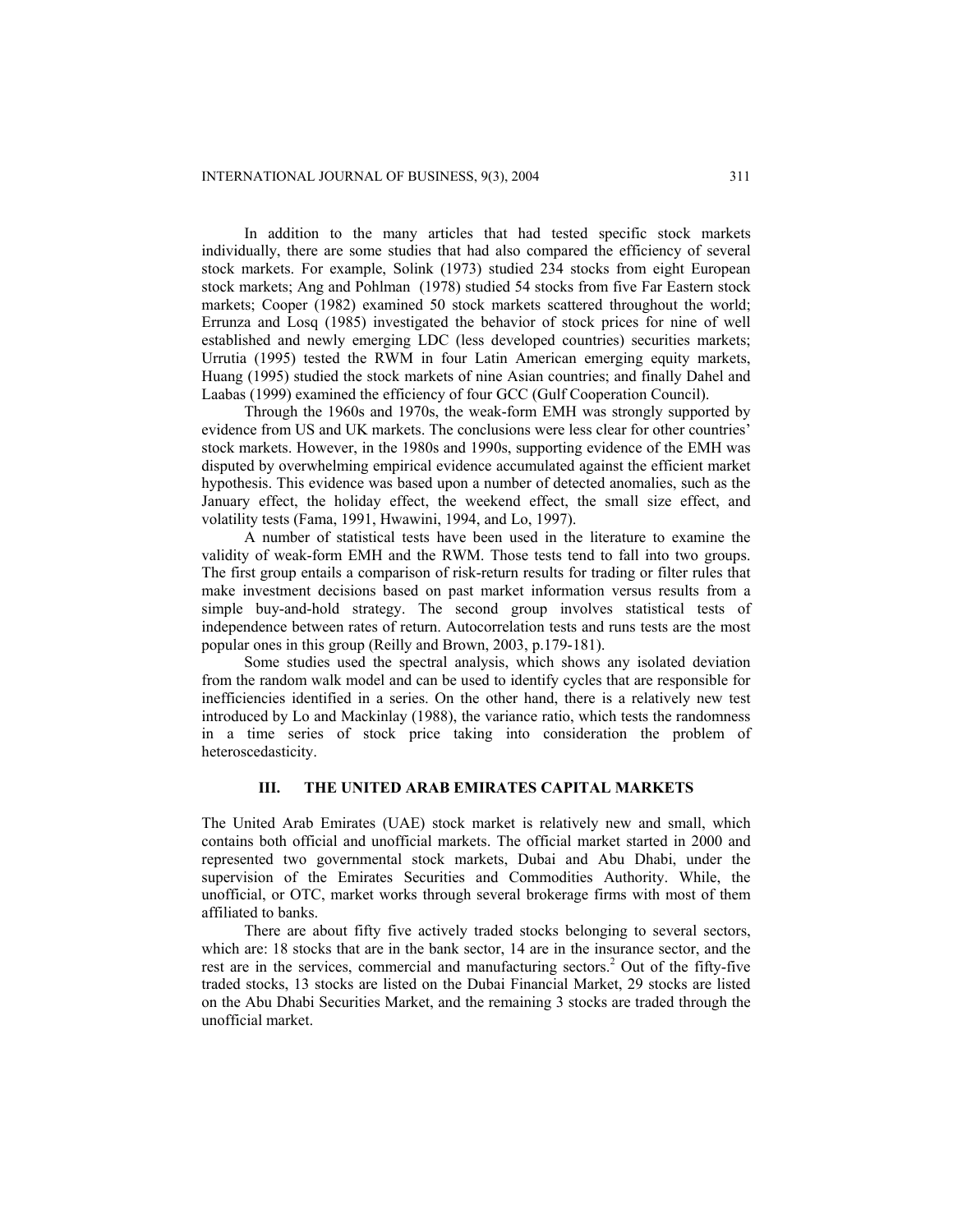Since its inception as an unofficial market in the late 1970s, the UAE stock market has experienced several volatile periods in terms of share trading activity and price levels, as follows (Bin Sabit, 2000):

1) The period of (1975 – 1982) had witnessed the creation of many companies due to rising oil prices and the strong interest of the Federal Government to build a strong national economy.

2) The crash of the Kuwaiti stock market, the crisis of Al-Manakh market in 1983, and the falling of oil prices in 1986 had a negative impact on the UAE capital market.

3) The UAE capital market rose again during the period of 1993 – 1998, due to the establishment of many new companies and hence new issues of AED with par value.

4) Once again the UAE capital market experienced a deep decline in the summer of 1998 due to several reasons including: lack of regularity, manipulation of the market by block traders and professional investors, negative speculative trading by all the participants, lack of financial disclosure, and the drop in oil prices. Since the summer of 1998, the market has suffered sharp declines in both trading volume and trading value to such an extent that the market prices of most traded stocks have decreased under their par values**.** 3

In response to the stock market crisis in 1998, the UAE government responded by officially reorganizing its stock market. The Emirates Securities and Commodities Authority (ESCA) was established February  $1<sup>st</sup>$ , 2000 pursuant to federal law # 4 of 2000 under the chairmanship of the Minister of Economy and Commerce. Its function is to regulate and develop the primary and secondary markets, monitor the operations of the market, and create a favorable environment for investment. 4

The Dubai Financial Market (DFM) was officially founded in March 2000 as the first organized stock market in UAE. DFM has been trying to increase the investment alternatives available to investors, and sources of financing available to companies. It has thirteen listed stocks, two bonds: one is a corporate issued by Emirates Airlines in 2001 and the other one is issued by Dubai government in May 2003 and five mutual funds. DFM has twelve accredited brokers**.** 5

Abu Dhabi Securities Market (ADSM) started operating in November 2000. ADSM is larger than DFM: ADSM has twenty-nine listed stocks. However, neither bonds nor mutual funds are yet included. Most of the companies listed are located in Abu Dhabi, with six that are located in Ras Al-Khaima, one in Qatar, and one in Sudan. ADSM has fourteen listed brokers.<sup>6</sup>

Since the establishment of the official UAE stock market in 2000, it has been growing at the expense of the OTC market. ESCA enacted a set of statutory orders and regulations that pertain to arbitration, listing, brokers' practice, disclosure, transparency, financial markets operations, trading, clearance and depository. In 2001 ESCA launched an official capital weighted average market index with 1000 points, called Emirates index, consisting of all listed stocks. <sup>7</sup> Today, ESCA has accomplished an electronic link between the two formal stock markets, DFM and ADSM.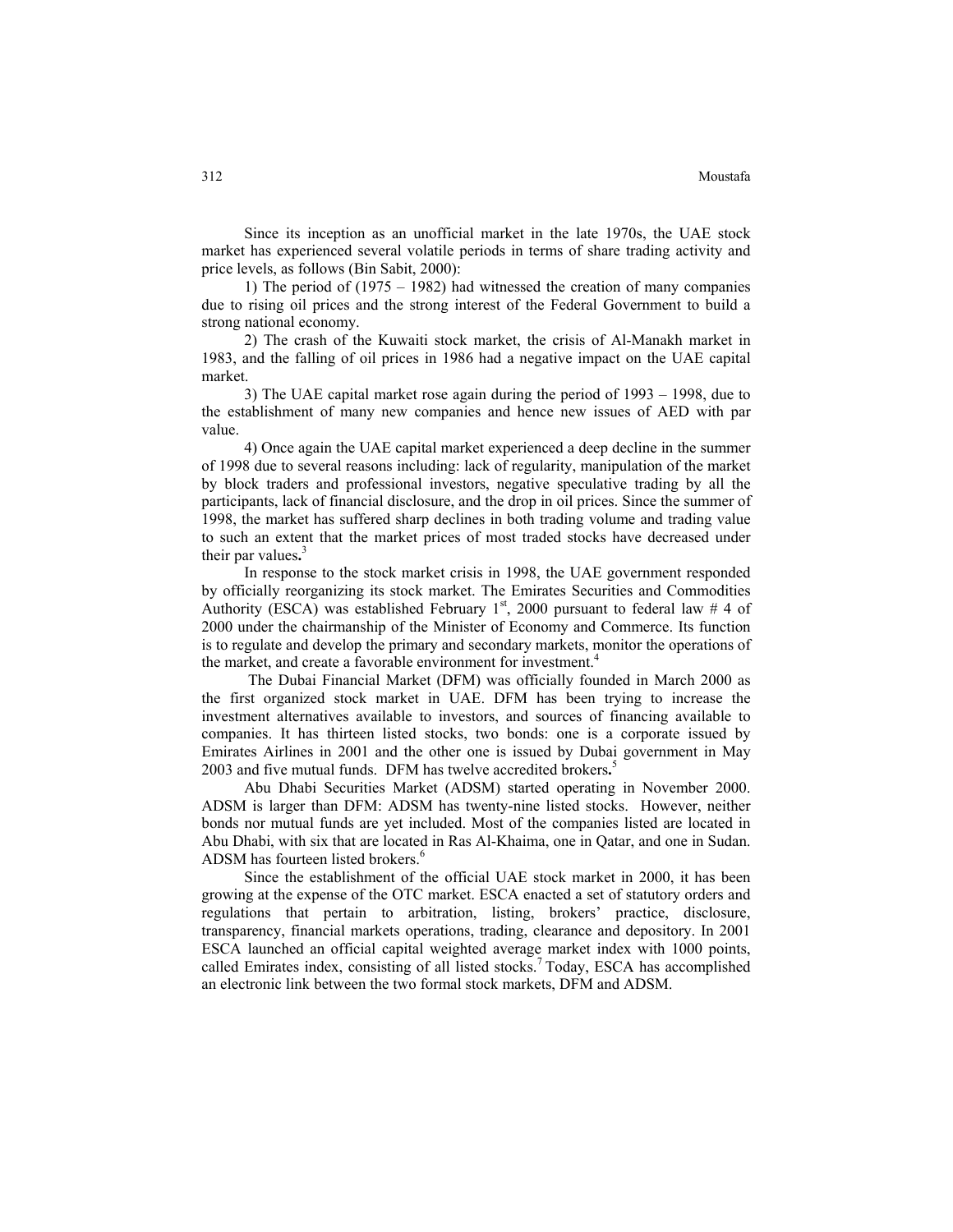Table 1 shows some performance indicators of DFM and ADSM in second quarter 2002 compared to second quarter 2003, which reflect the recent developments of the UAE stock market.

| Indicators                              | DFM                        |                            |               | <b>ADSM</b>                |  |
|-----------------------------------------|----------------------------|----------------------------|---------------|----------------------------|--|
|                                         | 2 <sup>nd</sup><br>O. 2002 | 2 <sup>nd</sup><br>O. 2003 | $2nd$ O. 2002 | 2 <sup>nd</sup><br>O. 2003 |  |
| 1. Market Value (in \$ M.)              | 8,419.53                   | 11,209.63                  | 19,135.03     | 24,287.11                  |  |
| 2. Trading Value (in \$ M.)             | 96.30                      | 150.83                     | 43.22         | 203.51                     |  |
| 3. Number of stocks listed              | 12                         | 12                         | 20            | 28                         |  |
| 4. Number of traded                     | 25.03                      | 34.89                      | 7.36          | 45.96                      |  |
| shares (million)                        |                            |                            |               |                            |  |
| 5. Number of trading days               | 77                         | 77                         | 64            | 64                         |  |
| 6. Average daily trading                | 1.25                       | 1.96                       | 0.68          | 1.62                       |  |
| 7. Turnover ratio $(\%)$ <sup>(1)</sup> | 1.14                       | 1.35                       | 0.23          | 0.84                       |  |
| 8. Price Index (points)                 |                            |                            |               |                            |  |
| -Domestic                               |                            |                            | 1,295.29      | 1452.60                    |  |
| -AMF (Dec. 2001 = 100) <sup>(2)</sup>   | 107.61                     | 122.24                     | 102.08        | 112.43                     |  |

**Table 1**  Performance indicators of UAE stock market

Source: Data Base For Arab Financial Markets, Arab Monetary Fund, Second Quarterly bulletin 2003. P. 65 (ADSM) and P. 68 (DFM) (In Arabic) (1) Computed as Follows = Market value of traded shares/Market value of outstanding shares; and

(2) AMF refers to Arab Monetary Fund that covers the most active shares of 12 Arabic stock markets. This index is a market weighted average.

There are few empirical studies applied to the UAE capital market. Three of those are related to testing market efficiency. The first study is Ebid (1990) that investigates the characteristics and behavior of UAE stock market using weekly data of twenty-one stocks over the period of September 30, 1986 to July 31 1990. The study utilizes serial correlation with time lags of 1, 2, 3, and 4 weeks and concludes that the UAE stock market is inefficient at the weak level.

The second study is Al-Awad and Hassan (2001), which investigates the predictability among stock prices in the UAE in two groups. The first group consists of the bank sector, the insurance sector, and the services sector using the data sector indices over the period of November 1997 to May 2000. The second group consists of small banks, medium banks, and large banks using the data of group indices over the period of November 1997 to August 2000.

The study uses both Granger Causality tests and impulse response functions to test the predictability in the short run. It finds strong linkages among stock price indices, which signifies that the UAE stock market is inefficient. On the other hand, the study utilizes the co-integration methodology to test the predictability in the long run and does not find a strong relationship among different indices. However the study could not conclude that the UAE stock market is efficient and attributed the results to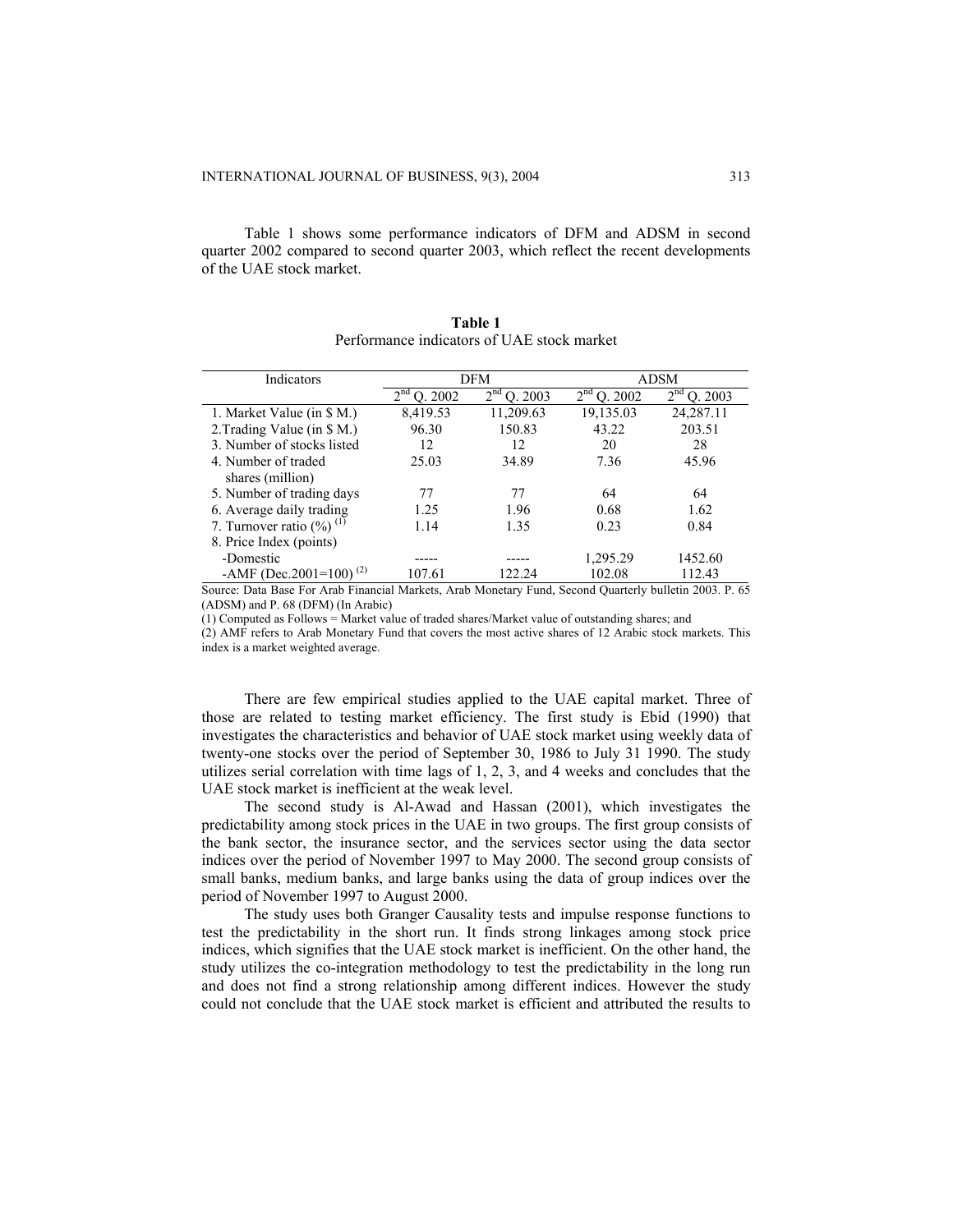the fact that the UAE stock market is newly developed and just recently has become official with sound regulations.

The third study examines examining the randomness of stock prices in the UAE stock market (Moustafa, 2001). The data consist of eighteen chronological price sequences of different lengths over the period commencing January  $26<sup>th</sup>$ , 1999 through March  $25<sup>th</sup>$ , 2001. Using the runs test, the empirical results do not support the weakform EMH of UAE stock market.<sup>8</sup>

# **IV. DATA AND METHODOLOGY**

#### **A. Hypotheses**

This study intends to investigate the efficiency of the UAE stock market. The null hypothesis states that the Random Walk Model (RWM) can explain prices of the stocks traded in UAE, so the UAE stock market is efficient at a weak-form level.

Ebid (1990) is the first study testing the efficiency of UAE stock market using the serial correlation even though it does not examine the normality of the stock price changes (returns). The serial correlation is a parametric test assuming normality of the stock price time series. Employing statistical tests of significance that assume normality, when it does not exist, can produce misleading results Urrutia (1995).

Unlike Ebid (1990); the current paper tests two hypotheses to determine the efficiency of the UAE in the weak form. The first hypothesis involves determining whether the stock returns follow a normal distribution or not. The null and alternative hypotheses are:

**H<sub>0</sub>:** The stock returns in UAE stock market follow a normal distribution.

**H1:** The stock returns in UAE stock market do not follow a normal distribution.

The second hypothesis involves determining, whether the stock returns are random across time. The null and alternative hypotheses are:

**H0:** The stock returns in UAE stock market are random over the time period of the study.

**H1:** The stock returns in UAE stock market are not random over the time period of the study.

#### **B. Data**

Al-Awad and Hassan (2001) tested the efficiency of the UAE stock market using stock indices instead of individual stocks. As pointed out by several researchers, such as Fama (1965) and Poterba and Summers (1988), stock index returns may show positive autocorrelation if some of the securities in the index trade infrequently. Due to the fact that the UAE stock market is a thin market with a low trading volume, particularly after the crisis of 1998, the current paper utilizes the individual stock prices, instead of stock index returns, to test the efficiency.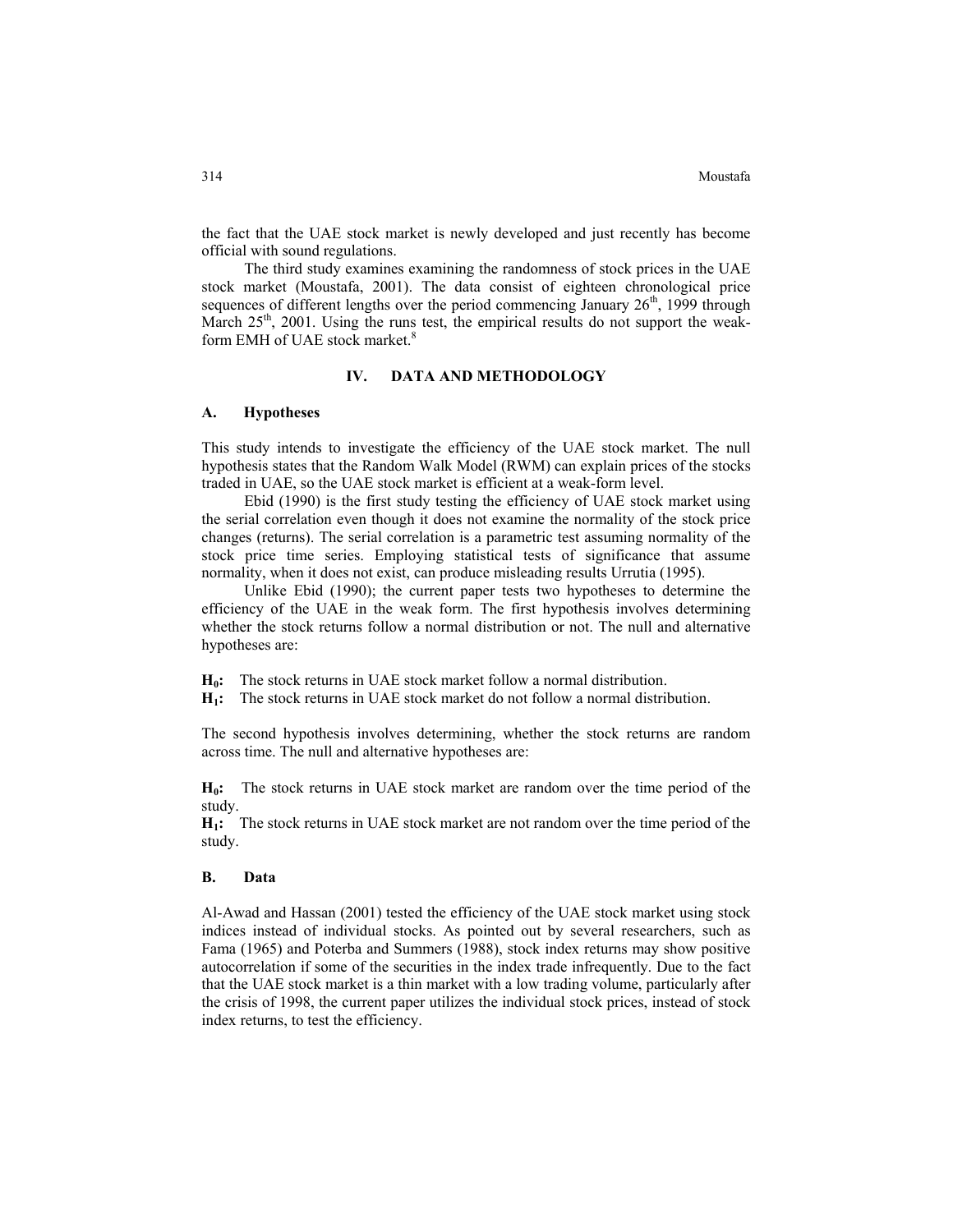$\overline{\phantom{0}}$ 

| Company Name                                     | Year and Place of Inception | # of Prices       |
|--------------------------------------------------|-----------------------------|-------------------|
| Abu Dhabi Commercial Bank*<br>1.                 | 1985 Abu Dhabi              | $\frac{565}{565}$ |
| 2.<br>Abu Dhabi Islamic Bank*                    | 1997 Abu Dhabi              | 565               |
| 3 <sub>1</sub><br>Commercial Bank International* | 1991 Abu Dhabi              | 420               |
| 4.<br>First Gulf Bank*                           | 1979 Abu Dhabi              | 353               |
| 5.<br>National Bank of Abu Dhabi*                | 1968 Abu Dhabi              | 565               |
| 6.<br>Union National Bank*                       | 1982 Abu Dhabi              | 565               |
| 7.<br>Commercial Bank of Dubai**                 | 1969 Abu Dhabi              | 122               |
| 8.<br>Dubai Islamic Bank**                       | 1975 Dubai                  | 565               |
| 9.<br>Emirates Bank International**              | 1977 Dubai                  | 565               |
| 10. Masherq Bank**                               | 1967 Dubai                  | 565               |
| 11. National Bank of Dubai**                     | 1963 Dubai                  | 565               |
| 12. Abu Dhabi Aviation*                          | 1982 Abu Dhabi              | 565               |
| 13. Emirates Telecommunications*                 | 1976 Abu Dhabi              | 351               |
| 14. National Marine Dredging*                    | 1979 Abu Dhabi              | 565               |
| 15. Oasis International Leasing*                 | 1997 Abu Dhabi              | 565               |
| 16. Qatar Telecommunications*                    | 1998 Qatar                  | 377               |
| 17. Sudan Telecom*                               | 1993 Sudan                  | 119               |
| 18. Abu Dhabi National Hotels*                   | 1975 Abu Dhabi              | 565               |
| 19. National Corporation of Tourism*             | 1996 Abu Dhabi              | 565               |
| 20. Abu Dhabi Ship Building*                     | 1996 Abu Dhabi              | 129               |
| 21. Abu Dhabi for Building Materials*            | 1974 Abu Dhabi              | 565               |
| 22. Abu Dhabi National Foodstuff*                | 1999 Abu Dhabi              | 565               |
| 23. Gulf Cement *                                | 1977 Ras Khaima             | 445               |
| 24. Gulf Pharmaceutical Industries*              | 1980 Ras Khaima             | 251               |
| 25. RAK for White Cement *                       | 1980 Ras Khaima             | 297               |
| 26. RAK for Poultry *                            | 1976 Ras Khaima             | 284               |
| 27. Union Cement *                               | 1972 Ras Khaima             | 343               |
| 28. Dubai Investment**                           | 1995 Dubai                  | 565               |
| 29. Emaar Properties**                           | 1997 Dubai                  | 565               |
| 30. Shuaa Capital**                              | 1979 Dubai                  | 565               |
| 31. National Central Cooling **                  | 1998 Dubai                  | 565               |
| 32. Union Properties**                           | 1993 Dubai                  | 565               |
| 33. Abu Dhabi National Insurance*                | 1972 Abu Dhabi              | 43                |
| 34. Al Ain Alahleia Insurance*                   | 1975 Abu Dhabi              | 565               |
| 35. Al Khazna Insurance *                        | 1996 Abu Dhabi              | 565               |
| 36. Al Wathba National Insurance*                | 1996 Abu Dhabi              | 565               |
| 37. AL Dhafra Insurance *                        | 1979 Abu Dhabi              | 565               |
| 38. Emirates Insurance*                          | 1982 Abu Dhabi              | 565               |
| 39. United Insurance*                            | 1976 Ras Khaima             | 97                |
| 40. Dubai Insurance**                            | 1970 Dubai                  | 565               |
| 41. Dubai National Insurance**                   | 1992 Dubai                  | 565               |
| 42. National General Insurance**                 | 1980 Dubai                  | 193               |
| 43. Union Insurance***                           | 1998 Ajman                  | 565               |

**Table 2**  The sample stocks of the study

Source: Prepared by the author

\* Listed in Abu Dhabi Securities Market; \*\* Listed in Dubai Financial Market

\*\*\* The only stock has not listed in either market yet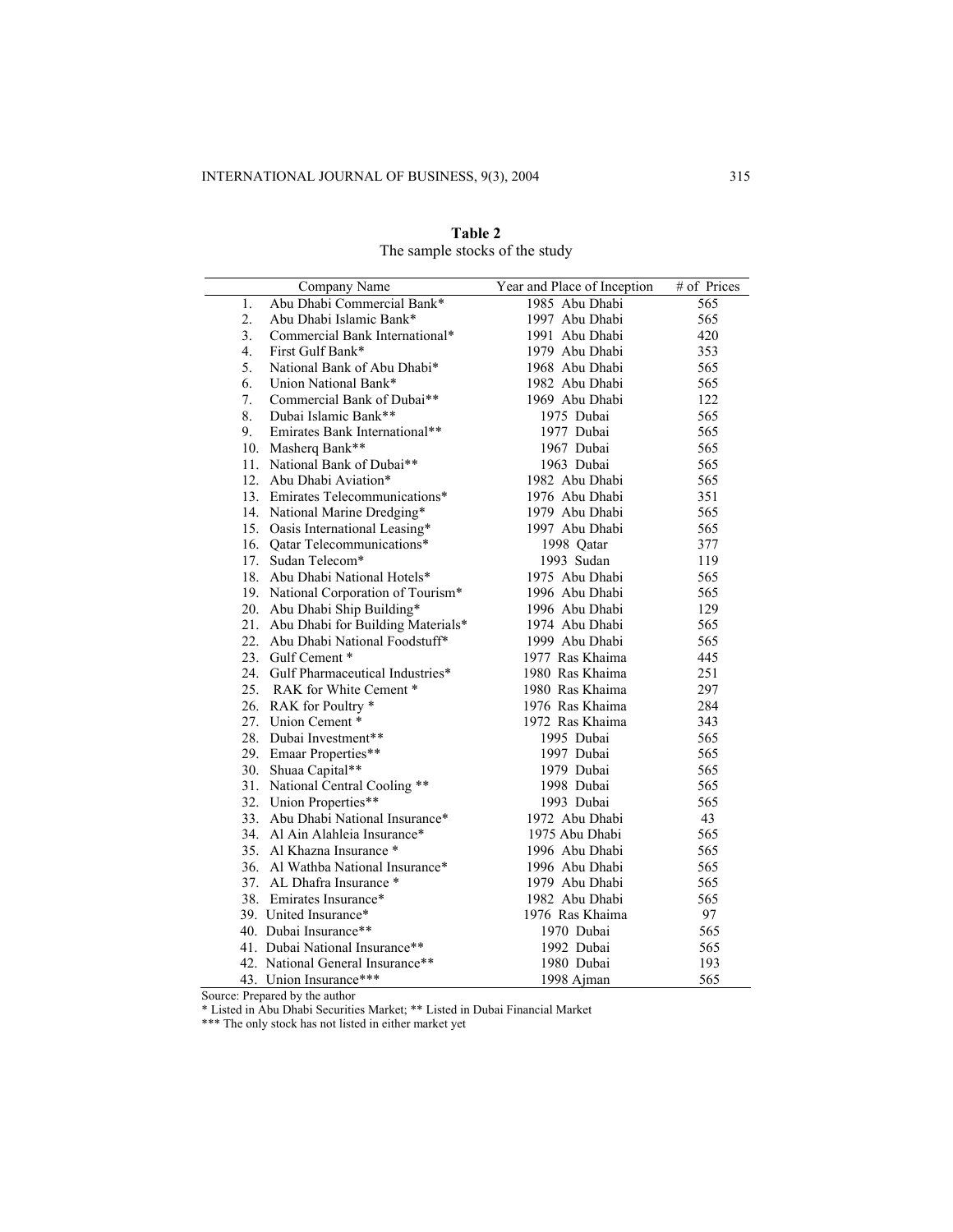The paper uses the daily prices<sup>9</sup> of all forty-three traded stocks included in Emirates Market Index published by the ESCA. The prices have been collected from the Al Khaleej daily newspaper covering the period commencing October 2, 2001 through September 1, 2003. As shown in Table 2 the time series of the return prices of each stock consists of 564 observations, with the exception of some stocks that are listed in either DFM or ADSM, and hence in the ESCA market index after October 2,  $2001^{10}$ 

# **C. Statistical Methods**

As mentioned previously there are several statistical methods used to test the random walk hypothesis. The paper concentrates on serial correlations and runs tests. These two techniques are well known and widely used to determine whether there is randomness in successive values of price changes.

Serial correlation (or autocorrelation) tests measure the correlation coefficient between a series of returns and lagged returns in the same series. A significant positive serial correlation implies that a trend exists in the series, whereas a negative serial correlation indicates the existence of a reversal in price movements. A return series that is truly random will have a zero serial correlation coefficient. The beta coefficient from the following regression equation measures the serial correlation of stock *i* with a lag of *k* periods:

$$
\mathbf{r}_{i,t} = \alpha_i + \mathbf{B}_i \, \mathbf{r}_{i,t-k} + \varepsilon_{i,t} \tag{1}
$$

Where  $r_{i,t}$  represents the return of stock i at time t,  $\alpha_i$  and  $B_i$  are constants,  $\varepsilon_{i,t}$  represents random error, and k represents different time lags. The serial correlation tests assume normal distribution for the stock price changes (or returns).

The null hypothesis to be tested is that no significant correlation exists between price changes, i.e.  $H_0$ :  $B_1 = B_2 = \dots = B_i = 0$ . To test the serial correlation coefficient  $B_{t,t-k}$  for significance, several test statistics may be used. One example is the Ljung-Box Q statistic which is asymptotically distributed as the chi-square distribution (Gujarati, 1995, p. 717).

The runs test is a nonparametric test of randomness in a series. Unlike the serial correlation, the runs test does not require the normal distribution of the stock returns. A run is defined as price change sequence of the same sign, e.g.,  $-0 + + +$  would constitute three runs where "- -" represents a price decrease, (0) represents no change, and " $++$ " represents a price increase.

The premise behind the runs test is that too few or too many runs, as compared with the number of runs expected in a random series, indicate nonrandomness. If there are too few runs, it would mean that the stock returns in the time series do not change signs frequently, thus indicating a positive serial correlation and in turn, may imply that the price changes do not follow a random walk model. Similarly, if there are too many runs, they may suggest negative autocorrelation (Gujarati, 1995, P. 419).

Assuming price change independence, the total expected number of runs of all three types,  $E(R)$ , can be estimated as: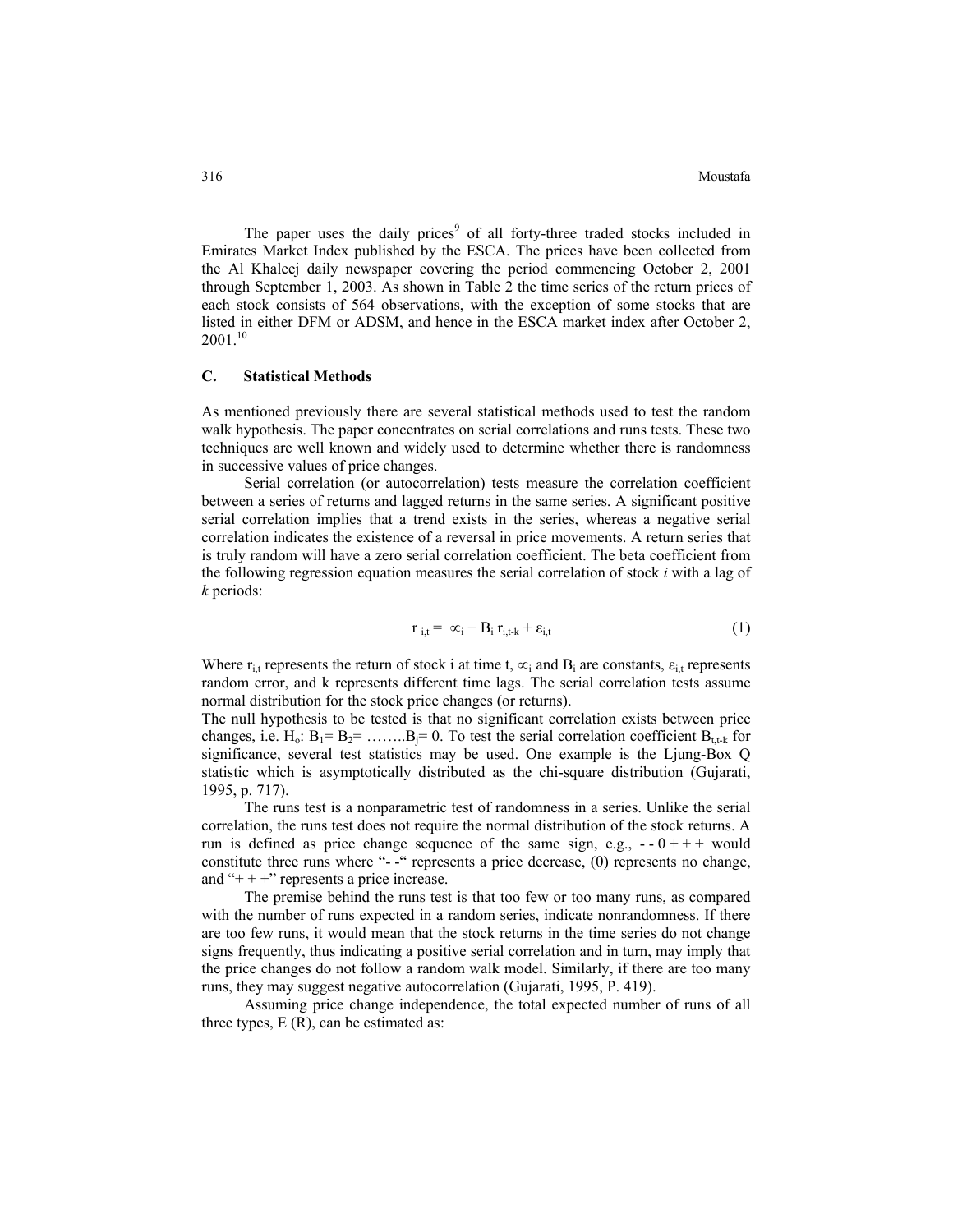$$
E(R) = \frac{[N(N+1) - \sum_{i=1}^{3} n_i^2]}{N}
$$
 (2)

Where *N* is the total number of observations (price changes or returns) and  $n_i$  are the number of price changes of each sign  $(+, -, 0)$ .<sup>11</sup> For large sample sizes (e.g. greater than 30), the sampling distribution of  $E(R)$  is approximately normal and the standard error of  $E(R)$  is given by:

$$
\sigma(R) = \frac{\sum_{i=1}^{3} n_i^2 \left[\sum_{i=1}^{3} n_i^2 + N(N+1)\right] - 2N \sum_{i=1}^{3} n_i^2 - N^3}{N^2 (N-1)}
$$
(3)

The standard normal Z-test statistic used to conduct a runs test is given by:

$$
Z = \frac{(R \pm 0.5) - E(R)}{\sigma(R)}
$$
 (4)

where R denotes the actual number of runs,  $E(R)$  is the expected number of runs, and (0.5) is the continuity adjustment. For large N, Z will be normally distributed with mean zero and variance one. Thus, the standardized normal variable Z two-tailed test will be used for tests of significance.<sup>12</sup>

## **V. EMPIRICAL RESULTS AND CONCLUSION**

To test the random walk hypothesis and weak-form efficiency of UAE stock market, the paper conducted the following steps:

1. Calculating the returns as follow:  $r_{i,t} = (p_{i,t} - p_{i,t-1}) / p_{i,t-1}$ , where  $r_{i,t}$  is the return of stock i at trading day t,  $p_{i,t}$  is the stock price at trading day (t) and  $p_{i,t-1}$  is the stock price at the preceding trading day (t-1), ignoring the cash dividends, stock dividends, and the rights due to lack of data.<sup>13</sup>

**2.** Testing the normality of the stock returns to decide on using serial correlation or runs test. The Lilliefors  $Test<sup>14</sup>$  was used to examine normality by comparing the sample cumulative distribution function  $S(x)$  and the normal one  $F(x)$ . The test statistic is as follows: D= max  $|F(x) - S(x)|$ , where *D* is the largest absolute difference between  $S(x)$ and F(x). If sample and normal cumulative probabilities are equal then the distribution is normal (Keller and Warrack, 2000, p. 613 – 618)**.** The results of the test, as shown in Table 3, indicate that the returns of all 43 sample stocks do not follow normal distribution, given that the returns of stocks: 15, 21, 23, 25, 27, 31, 33, 39, 42, and 43 are the closest to normal distribution as compared to others.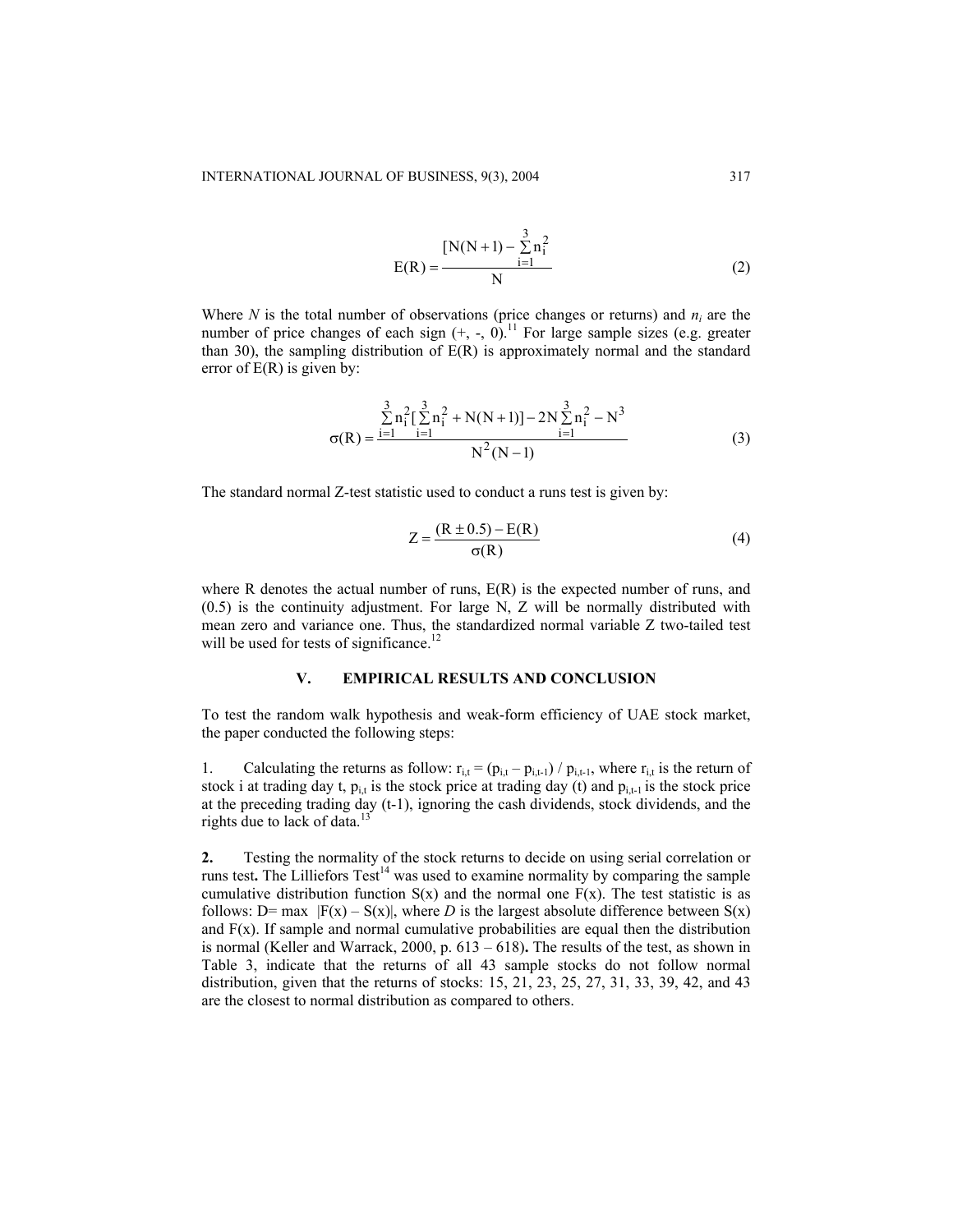Both Kurtosis and skewness support the results of the Lilliefors Test. The results of the skewness test in Table 3 show that the returns of most stocks have significant positive skewed distributions, few have negative ones, and all have asymmetric distributions. On the other hand, the results of the Kurtosis test show that the returns of most of the sample stocks have leptokurtic distributions. Thus, we reject the null hypothesis of normality.

| Stock No.*              | # of Returns | Lilliefors  | Kurtosis     | Skewness     |
|-------------------------|--------------|-------------|--------------|--------------|
|                         |              | Statistic** | Statistic*** | Statistic*** |
| $\mathbf{1}$            | 564          | 0.336       | 143.381      | 2.122        |
|                         |              | (0.037)     | (0.205)      | (0.103)      |
| $\overline{c}$          | 564          | 0.248       | 110.820      | 1.719        |
|                         |              | (0.037)     | (0.205)      | (0.103)      |
| 3                       | 419          | 0.365       | 42.579       | $-2.219$     |
|                         |              | (0.043)     | (0.238)      | (0.119)      |
| $\overline{\mathbf{4}}$ | 352          | 0.335       | 190.706      | 10.427       |
|                         |              | (0.047)     | (0.259)      | (0.130)      |
| 5                       | 564          | 0.311       | 9.562        | 0.190        |
|                         |              | (0.037)     | (0.205)      | (0.103)      |
| $\sqrt{6}$              | 564          | 0.401       | 114.442      | 7.124        |
|                         |              | (0.037)     | (0.205)      | (0.103)      |
| $\boldsymbol{7}$        | 121          | 0.241       | 4.688        | $-0.083$     |
|                         |              | (0.081)     | (0.437)      | (0.220)      |
| 8                       | 564          | 0.205       | 44.313       | 0.420        |
|                         |              | (0.037)     | (0.205)      | (0.103)      |
| 9                       | 564          | 0.286       | 65.293       | $-4.811$     |
|                         |              | (0.037)     | (0.205)      | (0.103)      |
| 10                      | 564          | 0.420       | 31.450       | 1.797        |
|                         |              | (0.037)     | (0.205)      | (0.103)      |
| 11                      | 564          | 0.359       | 445.510      | $-20.055$    |
|                         |              | (0.037)     | (0.205)      | (0.103)      |
| 12                      | 564          | 0.450       | 538.218      | 22.873       |
|                         |              | (0.037)     | (0.205)      | (0.103)      |
| 13                      | 350          | 0.491       | 342.995      | 18.408       |
|                         |              | (0.047)     | (0.260)      | (0.130)      |
| 14                      | 564          | 0.392       | 21.241       | 1.790        |
|                         |              | (0.037)     | (0.205)      | (0.103)      |
| 15                      | 564          | 0.196       | 26.762       | $-1.303$     |
|                         |              | (0.037)     | (0.205)      | (0.103)      |
| 16                      | 376          | 0.306       | 22.800       | 1.471        |
|                         |              | (0.046)     | (0.251)      | (0.126)      |
| 17                      | 118          | 0.390       | 40.443       | 0.882        |
|                         |              | (0.082)     | (0.442)      | (0.223)      |
| 18                      | 564          | 0.369       | 20.445       | $-1.195$     |
|                         |              | (0.037)     | (0.205)      | (0.103)      |
| 19                      | 564          | 0.355       | 43.987       | 0.052        |
|                         |              | (0.037)     | (0.205)      | (0.103)      |

**Table 3** The results of testing normality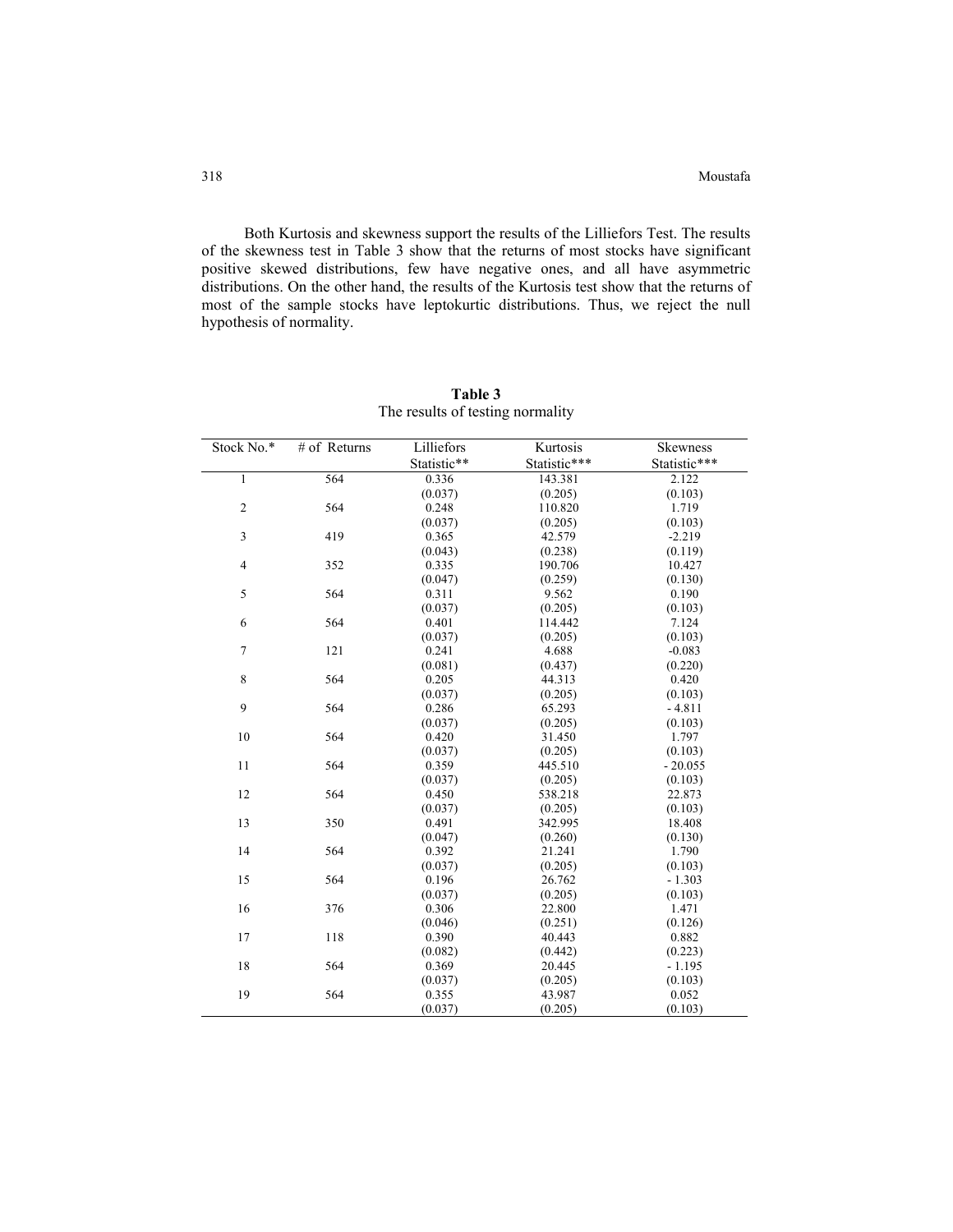| Stock No.* | # of Returns | Lilliefors<br>Statistic** | Kurtosis Statistic*** | Skewness<br>Statistic*** |
|------------|--------------|---------------------------|-----------------------|--------------------------|
| 20         | 128          | 0.316                     | 18.390                | $-0.842$                 |
|            |              | (0.078)                   | (0.425)               | (0.214)                  |
| 21         | 564          | 0.012                     | 433.311               | $-17.999$                |
|            |              | (0.037)                   | (0.205)               | (0.103)                  |
| 22         | 564          | 0.370                     | 31.956                | 1.361                    |
|            |              | (0.037)                   | (0.205)               | (0.103)                  |
| 23         | 444          | 0.194                     | 101.762               | 4.932                    |
|            |              | (0.042)                   | (0.231)               | (0.116)                  |
| 24         | 250          | 0.341                     | 56.660                | 5.110                    |
|            |              | (0.055)                   | (0.307)               | (0.154)                  |
| 25         | 296          | 0.047                     | 51.348                | 7.217                    |
|            |              | (0.052)                   | (0.282)               | (0.142)                  |
| 26         | 283          | 0.362                     | 20.045                | 2.289                    |
|            |              | (0.053)                   | (0.289)               | (0.145)                  |
| 27         | 342          | 0.020                     | 53.073                | 2.817                    |
|            |              | (0.048)                   | (0.263)               | (0.132)                  |
| 28         | 564          | 0.210                     | 30.014                | 0.461                    |
|            |              | (0.037)                   | (0.205)               | (0.103)                  |
| 29         | 564          | 0.205                     | 21.646                | 1248                     |
|            |              | (0.037)                   | (0.205)               | (0.103)                  |
| 30         | 564          | 0.264                     | 18.317                | 0.813                    |
|            |              | (0.037)                   | (0.205)               | (0.103)                  |
| 31         | 564          | 0.148                     | 6.152                 | 0.265                    |
|            |              | (0.037)                   | (0.205)               | (0.103)                  |
| 32         | 564          | 0.319                     | 33.227                | 2.838                    |
|            |              | (0.037)                   | (0.205)               | (0.103)                  |
| 33         | 42           | 0.124                     | 5.114                 | 0.053                    |
|            |              | (0.137)                   | (0.717)               | (0.365)                  |
| 34         | 564          | 0.459                     | 41.685                | 3.249                    |
|            |              | (0.037)                   | (0.205)               | (0.103)                  |
| 35         | 564          | 0.271                     | 10.878                | $-0.568$                 |
|            |              | (0.037)                   | (0.205)               | (0.103)                  |
| 36         | 564          | 0.390                     | 32.565                | 1.789                    |
|            |              | (0.037)                   | (0.205)               | (0.103)                  |
| 37         | 564          | 0.432                     | 58.878                | 1.864                    |
|            |              | (0.037)                   | (0.205)               | (0.103)                  |
| 38         | 564          | 0.345                     | 26.613                | 1.083                    |
|            |              | (0.037)                   | (0.205)               | (0.103)                  |
| 39         | 96           | 0.030                     | 31.103                | 0.113                    |
|            |              | (0.090)                   | (0.488)               | (0.246)                  |
| 40         | 564          | 0.484                     | 178.358               | 11.336                   |
|            |              | (0.037)                   | (0.205)               | (0.103)                  |
| 41         | 564          | 0.270                     | 42.350                | 3.084                    |
|            |              | (0.037)                   | (0.205)               | (0.103)                  |
| 42         | 192          | 0.063                     | 25.771                | 4.879                    |
|            |              | (0.064)                   | (0.349)               | (0.175)                  |
| 43         | 564          | 0.026                     | 340.763               | 17.490                   |
|            |              | (0.037)                   | (0.205)               | (0.103)                  |

**Table 3 (continued)**

\* The same serial numbers of Table 2.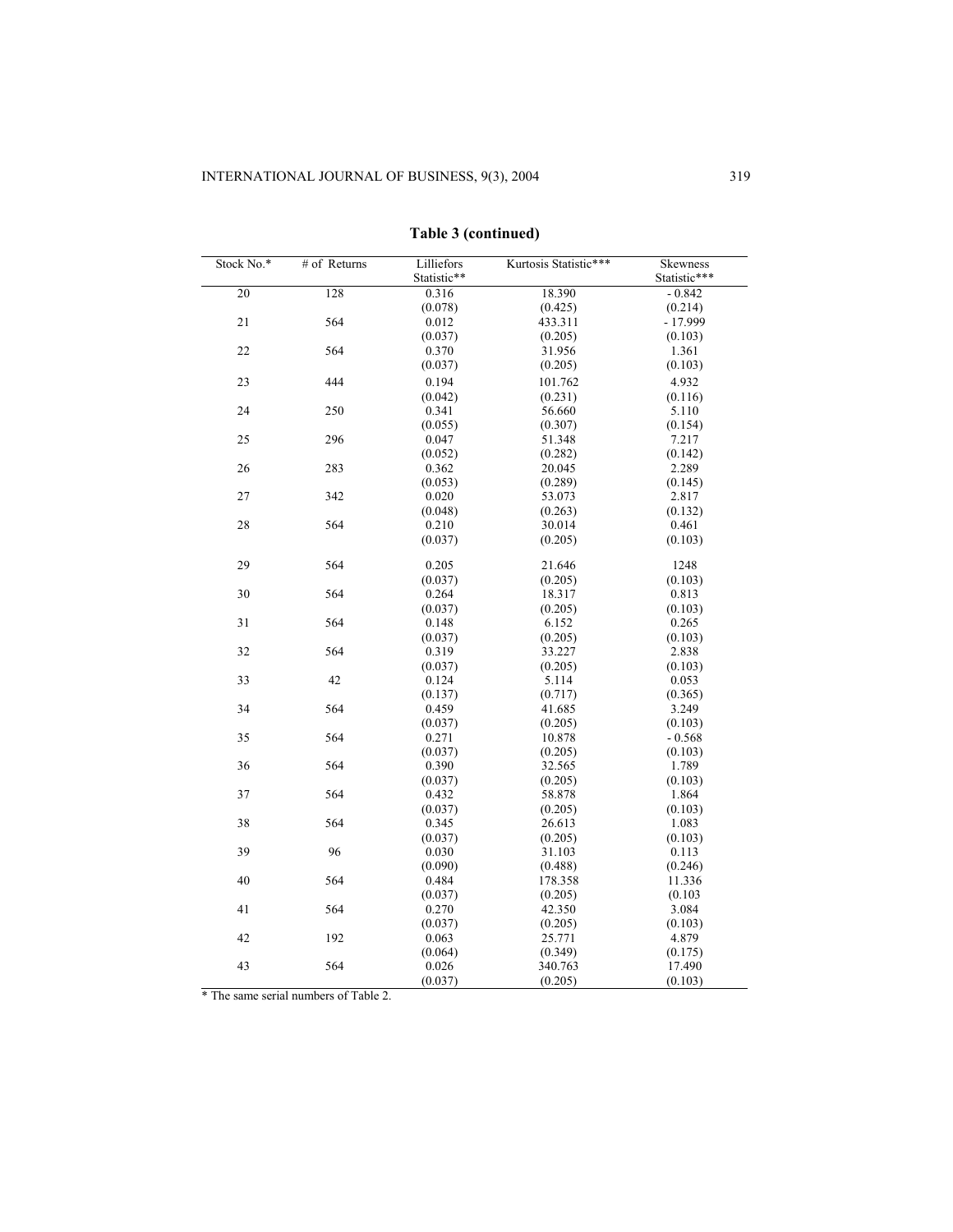320 Moustafa

\*\* The values between parentheses are the Critical Values of the Lilliefors Test at significance level (5%). Those values were calculated as: [0.886/ (n) ½] where (n) is the sample size over (30). *(Keller and Warrack, 2000, appendix b-21)*.

\*\*\* Standard errors in parentheses are computed as:

for Kurtosis =  $(24/N)1/2$ ; for skewness =  $(6/N)1/2$ , where N is the number of observations (returns)

3. Testing for randomness. Due to the empirical distribution of price changes for the sample stocks, stock returns do not appear to follow a normal distribution. Therefore serial correlation could not be used to test the randomness of the stock returns.<sup>15</sup> Instead the runs test is a better method.

Runs test has been performed for the returns of the forty-three sample stocks. It may be pointed out that for the runs tests in this study, the distinction between log price differences and price differences is immaterial since only signs, not magnitudes, are involved.

The results of runs test are reported in Table 4. They reveal that the returns of 40 stocks out of the 43 are significant at the five percent level with Z-values within  $(\pm 1.96)$ and thus the hypothesis of randomness cannot be rejected. Most of those 40 stocks have negative standardized variables (Z), i.e., fewer actual runs than expected. Therefore, the null hypothesis of randomness cannot be rejected and hence the results support the weak-form EMH of UAE stock market. This indicates that the stock prices traded on the UAE stock market follow the random walk model.

#### **VI. CONCLUSION AND SUGGESTIONS**

The study examines the behavior of stock prices in the UAE stock market. The data consists of the daily prices of 43 stocks included in the UAE market index covering the period commencing October 2, 2001 through September 1, 2003. The returns of the 43 sample stocks do not follow the normal distribution, so the study utilizes only the nonparametric runs test to check for randomness. The results reveal that the returns of 40 stocks out of the 43 are random at 5-percent level of significance.

In comparison, the results of the current study are different from those of another study by *Moustafa (2001)*. He examines the behavior of 18 stock prices representing the most actively traded stocks in UAE stock market during the period of January 1999 to March 2001, during the beginning stage of the transition from OTC market to an organized one. The runs tests do not support the weak-form market efficiency in 15 of the 18 stocks at 5-percent significance level. The runs test reveals that all the 18 stocks have negative standardized variables indicating that they have less actual than expected runs.

Hence, the results of the current paper indicate that the prices of the stocks traded in UAE stock market behave in a manner consistent with the weak-form of EMH. These results are surprising because the UAE stock market is newly developed and just recently has become official with sound regulations. Furthermore, the market is very small and thin suffering from infrequent trading, where most of the runs do not indicate significant changes for most of the stocks.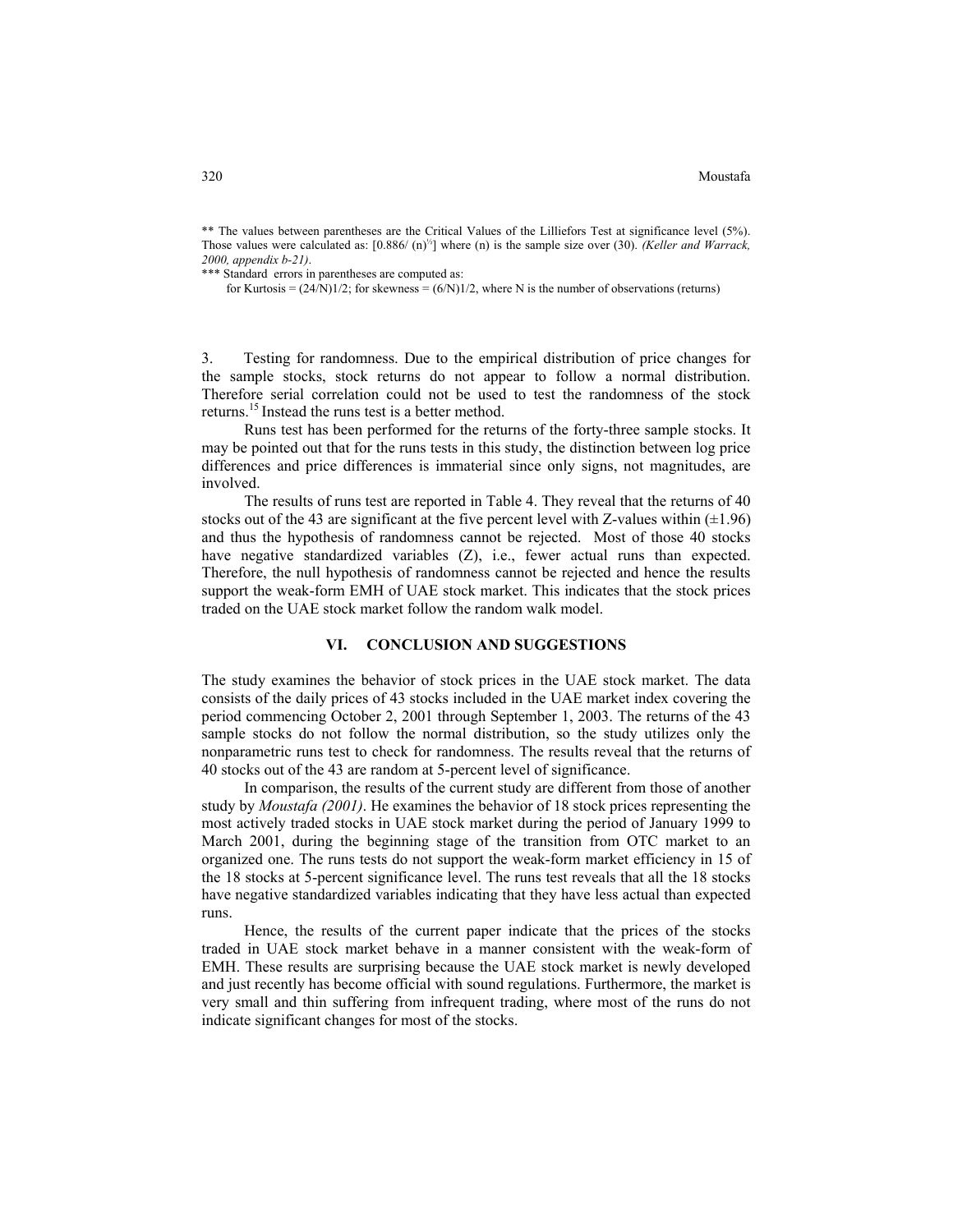| Stock #        | $\overline{N}$ | $\overline{R}$          | E(R)   | $\sigma(R)$ | $\overline{z}$ |
|----------------|----------------|-------------------------|--------|-------------|----------------|
| $\,1$          | 564            | 206                     | 232.70 | 22.97       | $-1.16$        |
| $\frac{2}{3}$  | 564            | 235                     | 275.80 | 20.90       | $-1.95$        |
|                | 419            | 69                      | 76.64  | 24.99       | $-0.31$        |
| $\overline{4}$ | 352            | 185                     | 185.20 | 15.72       | $-0.01$        |
| 5              | 564            | 234                     | 234.59 | 22.88       | $-0.03$        |
| 6              | 564            | 135                     | 145.08 | 27.06       | $-0.37$        |
| $\overline{7}$ | 121            | 49                      | 49.25  | 10.76       | $-0.02$        |
| 8              | 564            | 249                     | 296.60 | 19.88       | $-2.39*$       |
| 9              | 564            | 233                     | 268.40 | 21.26       | $-1.67$        |
| 10             | 564            | 166                     | 147.93 | 26.93       | 0.67           |
| 11             | 564            | 292                     | 256.85 | 21.77       | 1.57           |
| 12             | 564            | 214                     | 197.09 | 24.64       | 0.69           |
| 13             | 350            | 102                     | 135.82 | 18.62       | 1.82           |
| 14             | 564            | 179                     | 151.14 | 26.78       | 1.04           |
| 15             | 564            | 362                     | 332.19 | 18.11       | 1.65           |
| 16             | 376            | 259                     | 121.92 | 20.68       | $6.63*$        |
| 17             | 118            | $26\,$                  | 26.49  | 12.83       | $-0.04$        |
| 18             | 564            | 203                     | 169.87 | 25.91       | 1.28           |
| 19             | 564            | 119                     | 132.78 | 27.62       | $-0.50$        |
| 20             | 128            | 41                      | 44.94  | 11.78       | $-0.33$        |
| 21             | 564            | $\overline{\mathbf{3}}$ | 4.99   | 33.41       | $-0.06$        |
| 22             | 564            | 47                      | 54.91  | 31.16       | $-0.25$        |
| 23             | 444            | 15                      | 16.77  | 29.00       | $-0.06$        |
| 24             | 250            | 66                      | 82.02  | 16.81       | $-0.95$        |
| 25             | 296            | 11                      | 12.76  | 23.60       | $-0.07$        |
| 26             | 283            | 35                      | 49.30  | 20.71       | $-0.69$        |
| 27             | 342            | 15                      | 16.71  | 25.25       | $-0.07$        |
| 28             | 564            | 335                     | 355.23 | 16.94       | $-1.02$        |
| 29             | 564            | 225                     | 313.68 | 19.04       | $-4.66*$       |
| 30             | 564            | 262                     | 274.13 | 20.98       | $-0.58$        |
| 31             | 564            | 334                     | 363.79 | 16.50       | $-0.81$        |
| 32             | 564            | 206                     | 205.40 | 24.25       | 0.02           |
| 33             | 42             | $17\,$                  | 18.10  | 6.25        | $-0.18$        |
| 34             | 564            | 57                      | 58.59  | 31.00       | $-0.05$        |
| 35             | 564            | 195                     | 195.63 | 24.71       | $-0.03$        |
| 36             | 564            | 131                     | 130.86 | 27.71       | 0.01           |
| 37             | 564            | 73                      | 82.01  | 29.94       | $-0.30$        |
| 38             | 564            | 115                     | 119.37 | 28.24       | $-0.15$        |
| 39             | 96             | $\sqrt{6}$              | 8.75   | 13.01       | $-0.21$        |
| 40             | 564            | 22                      | 24.56  | 32.53       | $-0.08$        |
| 41             | 564            | 64                      | 74.91  | 30.26       | $-0.36$        |
| 42             | 192            | 24                      | 21.74  | 17.99       | 0.13           |
| 43             | 564            | $\,8\,$                 | 8.94   | 33.23       | $-0.13$        |

| Table 4 |                              |  |  |  |
|---------|------------------------------|--|--|--|
|         | The results of the runs test |  |  |  |

\* Significant at 5 % level where the absolute observed values of Zs are less or greater than  $\pm 1.96$ .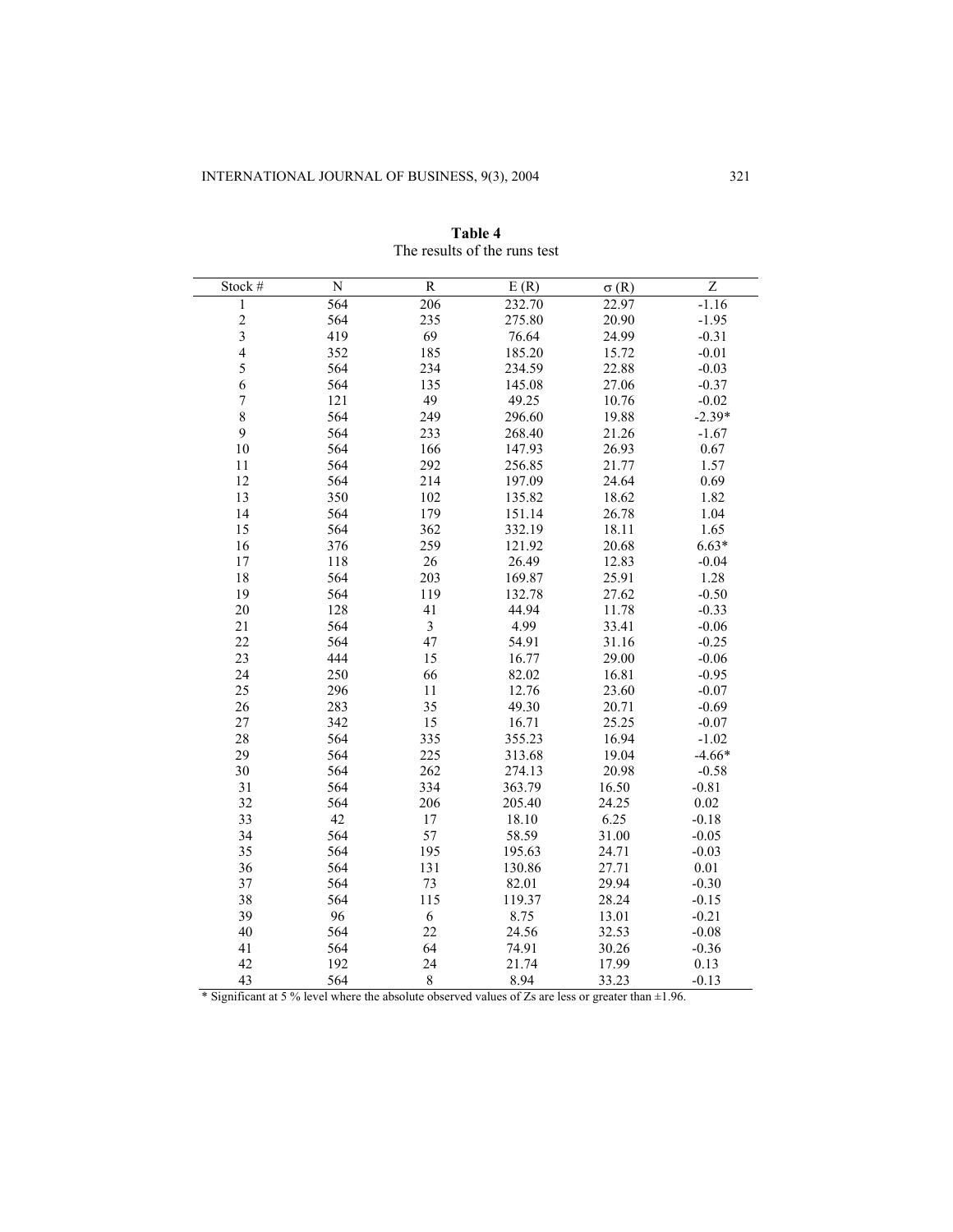However, the results of the paper may be attributed to the essential steps that have already been taken by the authorities to improve the operating and pricing efficiency of UAE stock market during the last two years. In addition, the results are similar to those of few studies applied to other emerging markets that are similar in terms of economic and political environment. Al-Jefri and Basheikh (1997) confirmed that the Saudi Stock Market is efficient in the weak form applying the runs test to the weekly prices of 48 stocks for the period of May 1985 to December 1991.

Another study, Butler and Malaikah (1992), examined the stock market efficiency in both Kuwait and Saudi Arabia over the period 1985 to 1989. According to the runs test, the paper concludes that the Kuwait market is similar to the active markets where only 14 of the 36 stocks (39%) violate the independence assumptions at the 5% confidence level. Rao and Shankaraiah (2003) is a third example that supports the weak-form efficiency of the Bahrain stock market using autocorrelations and runs tests applied to the daily prices of 12 stocks traded during the year 2000.

However, the results of the current study challenge the results of many studies not supporting the weak-form efficiency of thinly traded markets such as: Norway and Sweden: Jennergren and Korsvold (1975), Singapore: Laurence (1986), Saudi Arabia: Bulter and Malaikah (1992), Madrid: Ratner (1996), China: Mookerjee and Yu (1999), and Amman: Al-Qudah (1997) among others**.** Consequently, this indicates a need to further study the UAE stock market with longer stock price time series and other tests to test the efficiency of the market.

#### **FOOTNOTES**

- 1. Harry Roberts is the first who defined the three levels of market efficiency in 1967 in an unpublished paper titled "Statistical Versus Clinical Prediction of the Stock Market" Brealy and Myers (1991,  $4<sup>th</sup>$  ed, p.295).
- 2. The UAE local share directory 2003, issued by The Domestic Capital Markets Group, National Bank of Abu Dhabi. Worth mentioning there are more than 45 stocks traded inactively thought the OTC.
- 3. More details about the reasons and results of this crisis found in: Al Shamsi (2001, p.123-134).
- 4. ESCA is a department of the ministry of the economy and commerce and located in Abu Dhabi. Its website is under construction.
- 5. DFM is located in Dubai and its website is [www.dfm.co.ae.](http://www.dfm.co.ae/) Today, the government of Dubai has been establishing Dubai International Financial Center (DIFC), its website is www.difc.ae.
- 6. ADSM is located in Abu Dhabi and its website is [www.adsm.co.ae](http://www.adsm.co.ae/).
- 7. This index had started to be published in the daily newspapers on October 2001. As of September  $29<sup>th</sup>$  it has reached 1,614.19 points and consists of 43 stocks, out of these 13 stocks are listed on the DFM, 29 stocks listed on the ADSM and only one (Union Insurance Company) is currently still not yet listed on either market.
- 8. The current study is a replication of the one by Moustafa (2001), which was submitted to the first special issue of International Journal of Business about Emerging Financial Markets of the Middle East. The differences are the number of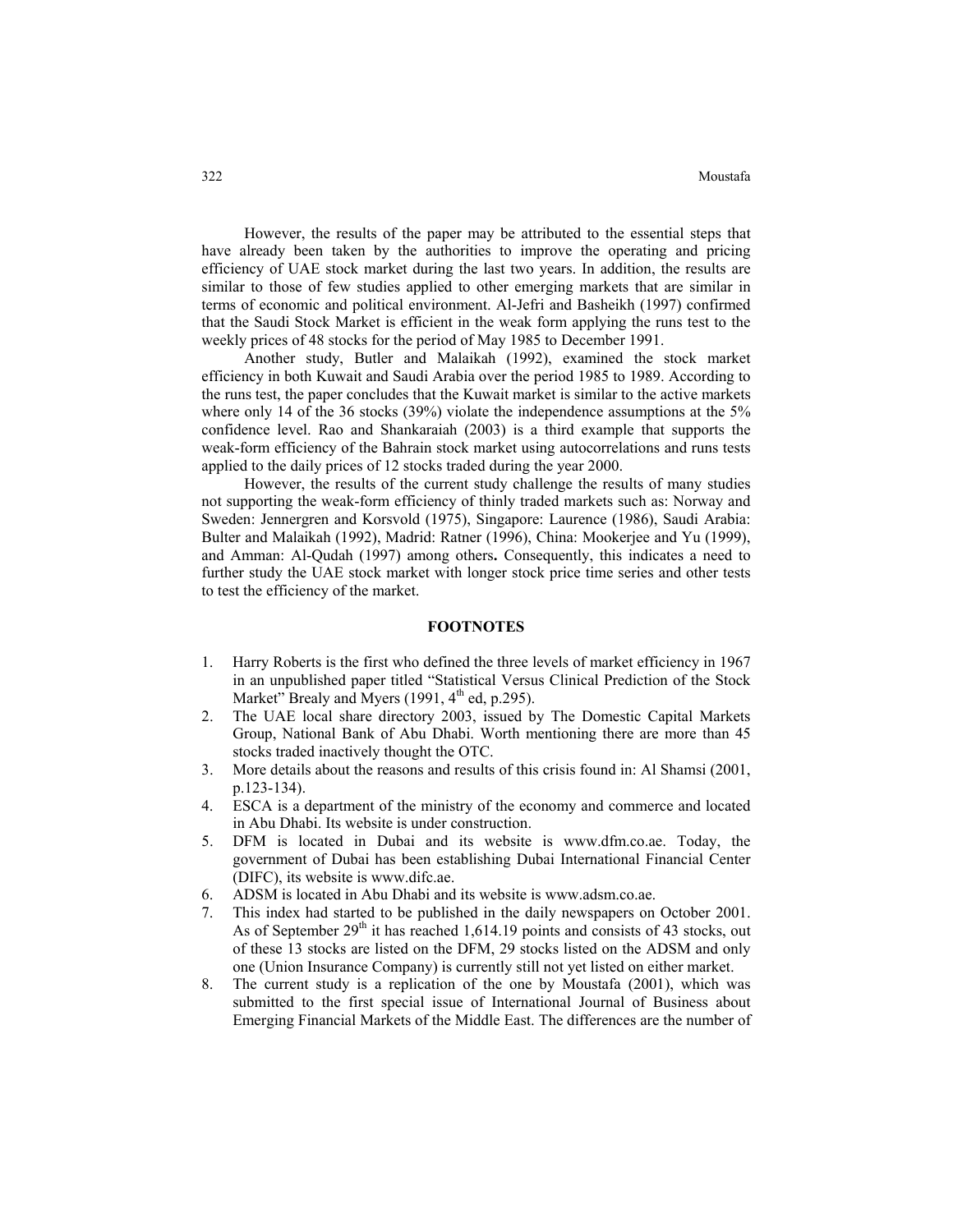stocks in the sample and the time period covered by the empirical study. Furthermore, the initial study examined the "trade-to-trade" prices instead of daily prices that are used by the current study.

- 9. It is not obvious whether the prices are the closing or the average prices on the trading days. However, this point has no effect on the analysis.
- 10. This data was acquired with the help of Miss Dana Nidal, a recent graduating student from the College of Business and Economics, UAE University. She conducts the data entry of stock prices.
- 11. There is another mathematical expression of the runs test, which ignores the "0", or "no change" runs, (Lee, Lee, and Lee, 2000, p. 774-776)**.** This expression is not suitable for UAE stock prices because the runs of "no change" are substantial.
- 12. The test is a two-tailed one because the alternative hypothesis says nothing about the direction of deviation from randomness.
- 13. Many studies have used logarithmic returns based on the formula:
- $r_{i,t} =$  Log  $p_{i,t}$  Log  $p_{i,t}$  The logarithmic transformation is justified based on two grounds: (1) absolute price changes suffer the disadvantage that they are to some extent dependent on the actual price level of the stock and (2) the change in the price of a stock is the yield with continuous compounding from holding that stock over the period of time the change is measured [Cooper (1982, p. 517)]. This study uses both the percentage of price change and logarithmic transformation and does not find any significant difference.
- 14. Lilliefors Test is similar to Kolmogorov–Smirnov Test, but the latter assumes that the mean and standard deviation of the population are known whereas the former calculates the mean and standard deviation of the sample assuming that they are good estimators for the population parameters.
- 15. There is a nonparametric distribution-free test for serial correlation developed by Corrado and Schatzberg in 1990 and used by some studies such as Mookerjee and Yu (1999).

## **REFERENCES**

- Al-awad, M. and A. Hassan, 2001, "Predictability Among Stock Prices in the UAE" The seconed Annual Research Conference at UAE University, 17 – 18 April, (Abstract).
- Al-Jefri, A. and A. Basheikh, 1997, "A Test for the Weak Form Efficiency of Saudi Stock Market" *Journal of Commerce,* Faculty of Commerce, Alexandria U., Egypt, 1, p. 1-9.
- Al-Qudah, K. A., 1997, "An Empirical Testing of the Randomness Hypothesis in Amman Financial Market," *Dirasat, Administrative Sciences*, Volume 24, No. 2, p.  $535 - 542$ .
- Al-Shamsi, N., 2001, "Investment Climate in UAE " Al Sharja, UAE, Al Masar Publishing (In Arabic).
- Ang, J. and R. Pohlman, 1978, "A Note On the Price Behaviors of Far Eastern Stocks" *Journal of International Business Studies*, 1, p. 103 – 107.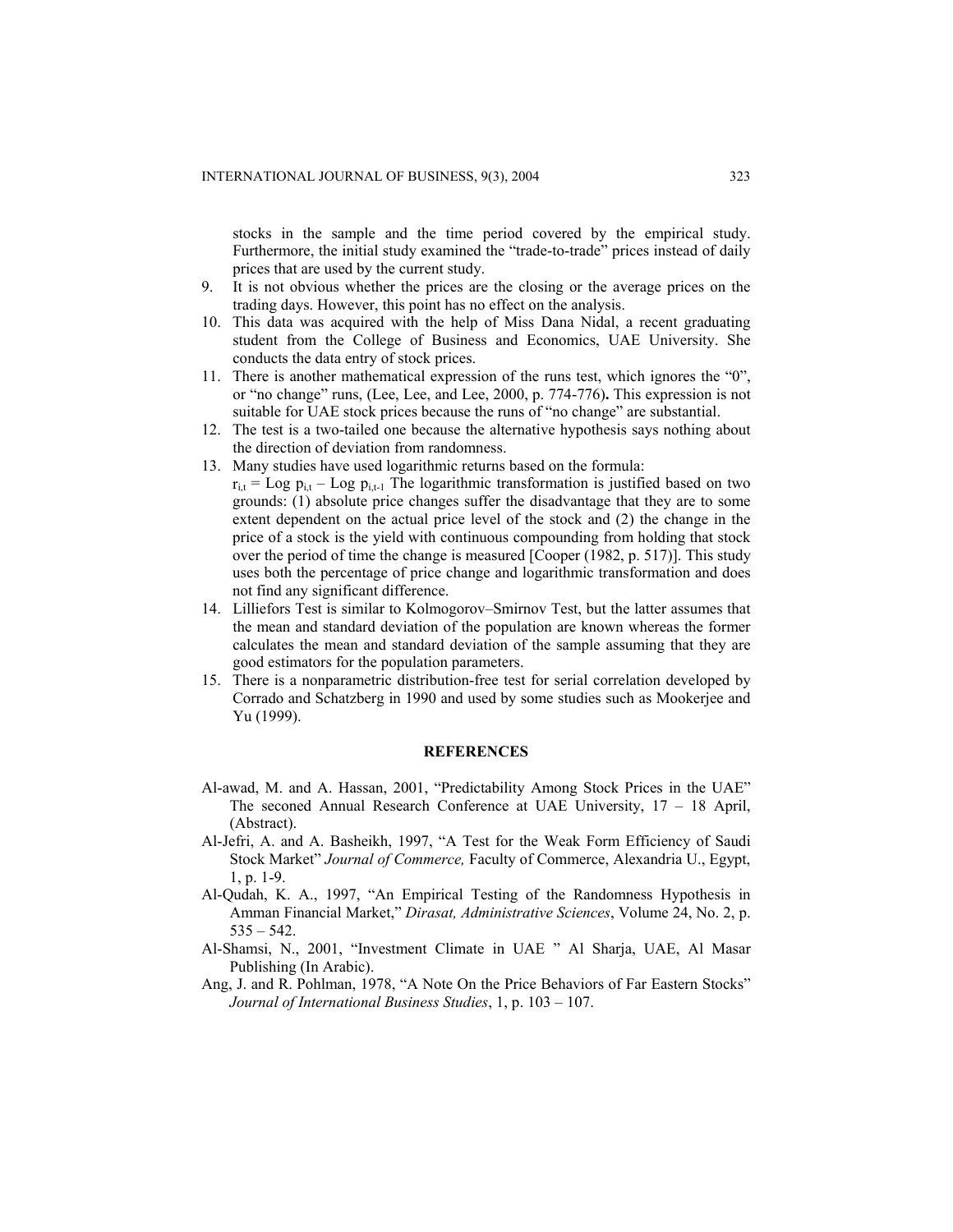- Bin Sabit, S., 2000, "Establishment and Development of the Emirates stock Exchange" in: The Stock Exchange Conference, held by Allied Business Advisory – Abu Dhabi, Nov. 2000 (In Arabic).
- Brealey, R. and S. Myers, 1991, " Principles of Corporate Finance"  $4<sup>th</sup>$  (ed), N.Y. McGraw-Hill, Inc**.**
- Bulter, K. C. and S. J. Malaikah, 1992, "Efficiency and Inefficiency in Thinly Traded Stock Markets: Kuwait and Saudi Arabia" *Journal of Banking and Finance*, 16, p. 197-210.
- Cooper, J., 1982, "World Stock Markets: Same Random Walk Tests" *Applied Economics*, 14, p. 515 – 531.
- Copeland, T. and J. F. Weston, 1988, "Financial Theory and Corporate Policy" 3ed (ed), N.Y. Addison–Wesley Publishing Company.
- Dahel, R. and B. Laabas, 1999, "The Behaviour of Stock Prices in the Gcc Markets" *Journal of Development & Economic Policies*, 1, p. 89 – 105.
- Ebid, S., 1990, "Characteristics and Behaviour of UAE stock Market" *Journal of Economic and Administrative Sciences*, CBE, UAEU, 6, p. 19 – 61 (In Arabic).
- Errunza, N. and E. Losq, 1985, "The Behaviour of Stock Prices on LDC Markets" *Journal of Banking and Finance*, 9, p. 561 – 575.
- Fama, E., 1965, "The Behaviour of Stock Market Prices" *Journal of Business*, 38, p. 34  $-104.$
- Fama, E., 1970, " Efficient Capital Markets : A Review of Theoty and Empirical Work" *Journal of Finance*, 25, p. 383 – 417.
- Fama, E., 1991, "Efficient Capital Markets: II. "*Journal of Finance*, 46, p. 1575 1617.
- Granger, C., 1975, "A Survey of Empirical Studies on Capital Markets", in: *E. Elton and M. Gruber. eds, International Capital Markets* (North–Holland, Amsterdam) pp.  $3 - 36$ .
- Gujarati, D., 1995, "Basic Econometrics" Singapore: McGraw Hill, Inc.
- Hawawini, G., 1994, "Equity Price Behavior: Some Evidence From Markets Around the World" *Journal of Banking and Finance*, 18, p. 603 – 620.
- Hawawini, G., 1984, "European Equity Markets: Price Behavior and Efficiency" *Monograph Series in Finance and Economics* (Saloman Center, New York University).
- Huang, B., 1995, "Do Asian Stock Market Prices Follow Random Walks? Evidence Form The Variance Ratio Test" *Applied Financial Economics*, 5, p. 251 – 256.
- Jennergren, L. and P. Korsvold, 1975, "The Non-Random Character of Norwegian and Swedish Stock Market Prices" in: *E. Elton and M. Gruber. Eds, International Capital Markets* (North – Holland, Amsterdam) p. 37 – 54.
- Keller, G. and B. Warrack, 2000, *Statistics for Management and Economics*, 5<sup>th</sup> (ed), N. Y. Duxbury Press.
- Laurence, M., 1986, "Weak-Form Efficiency in the Kuala Lumpur and Singapore Stock Markets" *Journal of Banking and Finance*, 10, p. 431 – 445.
- Lee, C., J. Lee and A. Lee, 2000, **"**Statistics for Business and Financial Economics*"* Singapore, World Scientific.
- Lo, A. W., 1997, **"**Market Efficiency: Stock Market Behaviour in Theory and Practice" Volume I and II, Chethenham, UK. An Elgar Reference Eollection.